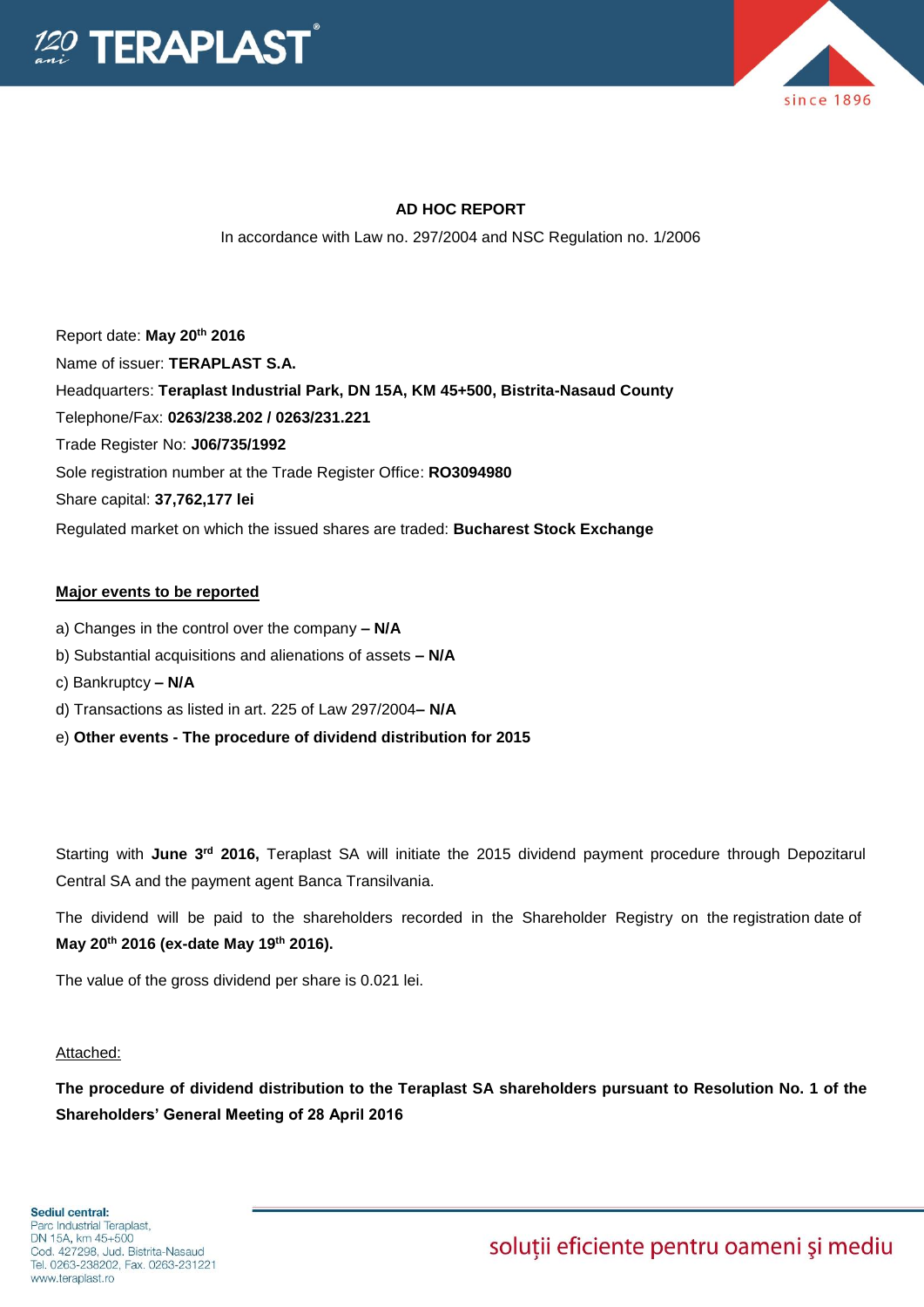### **IMPORTANT NOTICE**

### **The procedure of dividend distribution to the Teraplast SA shareholders pursuant to Resolution No. 1 of the Shareholders' General Meeting of 28 April 2016**

Pursuant to Resolution No.1 of the Teraplast S.A. Shareholders' General Meeting of 28 April 2016 an amount of RON 7,930,057 was approved for distribution from the net profit of the year 2015 as dividends **(the gross dividend amounts to the gross value of RON 0.021 /share).**

Dividends shall be paid starting from **3 June 2016 – Date of payment** both for payments made by bank transfer and in cash to the shareholders recorded in the Register of Shareholders of Teraplast S.A. **on 20 May 2016 – Date of registration**. The date ex date is 19.05.2016.

The tax on the dividends shall be calculated and withheld by Teraplast SA from the gross dividend in compliance with the relevant legal provisions.

The fee for dividend payment in cash or by bank transfer shall be incurred by Teraplast SA.

The changes in the data in the Register of Shareholder (change of name, address, identity data etc.) can be made only by Depozitarul Central S.A., registered office in Bucharest B-dul Carol I, nr. 34-36, sector 2, et. 3, upon the shareholder's / interested party's request.

The fees for the amendment of the personal data in the Register of Shareholders of Teraplast kept by SC Depozitarul Central SA or for the IBAN collection form shall be incumbent on the bearers of the financial instruments.

### **Means of payment of the dividends:**

### **I. Payments by bank transfer**

Starting from the date of this notice **the natural person or corporate body shareholders unrepresented by the Participant who wish their dividends to be paid by bank transfer** can request the necessary documents and send them to Depozitarul Central S.A. The Central Depository shall pay the dividends **by bank transfer starting from 03.06.2016,** after having received and assessed the documentation as follows:

**1.** *The natural person bearers of financial instruments, in person or by a legal or official representative* shall submit to the Central Depository the IBAN collection form indicating the bank and the account number (IBAN) open on the name of the bearer of the financial instruments (the template is available on the website of the Central Depository - [www.depozitarulcentral.ro\)](http://www.depozitarulcentral.ro/), together with:

• a copy of the valid ID card with legible NIC No. – signed by the bearer as a "certified true copy of the original";

 original banking statement or a document issued by the bank (signed and sealed) confirming the existence of the bank account on the name of the bearer of the financial instruments also mentioning the IBAN;

• the copy of the documents confirming the position of the signatory of the request of legal or official representative if required, signed by the bearer as a "certified true copy of the original";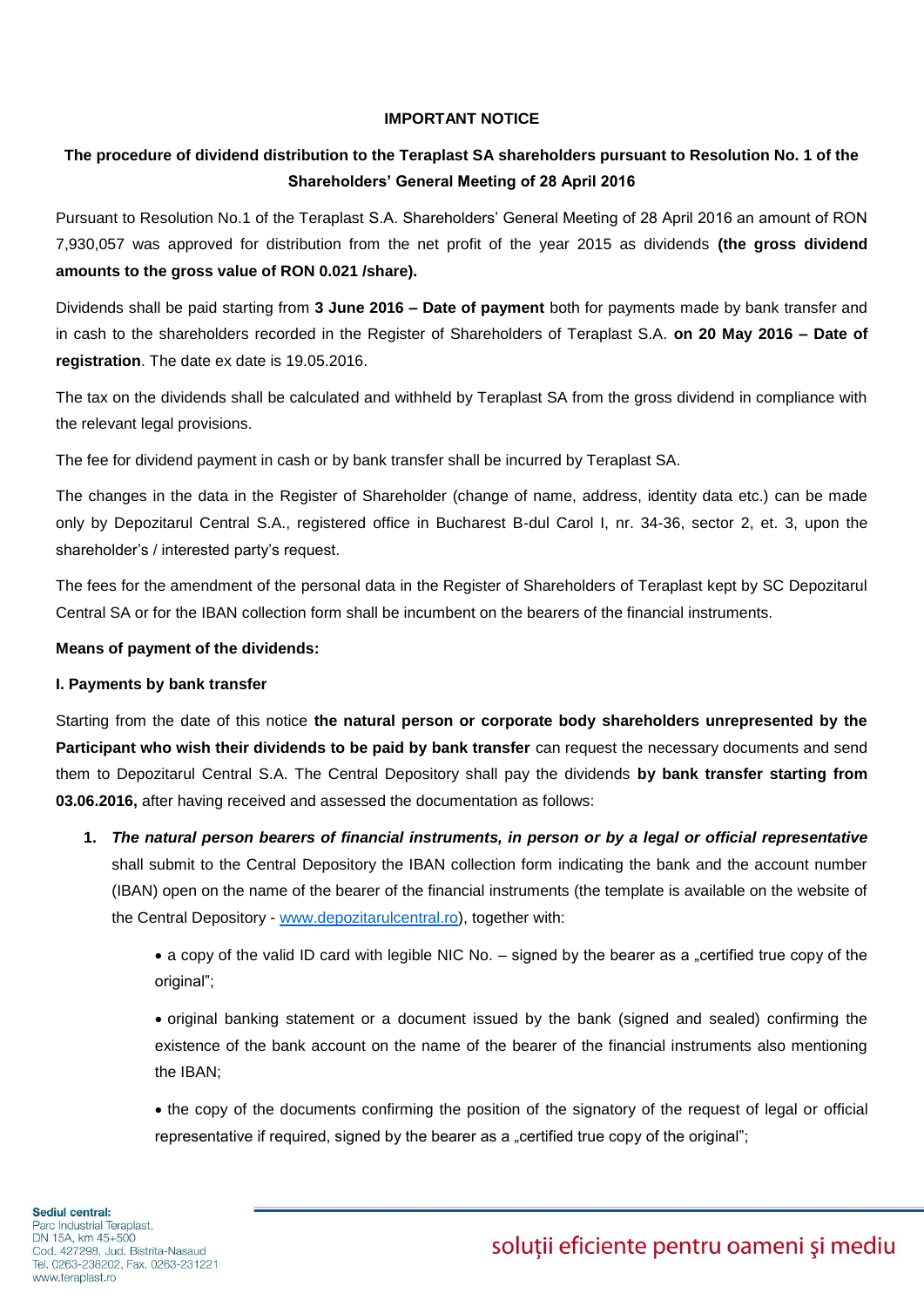the copy of the receipt confirming the payment of the IBAN collection fee (if the documents are sent to the Central Depository)

- **2.** *The corporate body bearers of financial instruments by a legal or official representative* shall submit to the Central Depository the IBAN collection form indicating the bank and the account number (IBAN) open on the name of the bearer of the financial instruments (the template is available on the website of the Central Depository: www.depozitarulcentral.ro), together with:
	- a copy of the certificate of incorporation– signed by the bearer as a "certified true copy of the original";

 a copy of the document certifying the person's capacity of legal representative of the company (Certificate of good standing issued by the Registrar of Companies / or a similar body – for foreign companies) – signed by the bearer as a "certified true copy of the original";

 a copy of the documents certifying the applicant's capacity of official representative of the company if applicable - signed by the bearer as a "certified true copy of the original";

• original banking statement or a document issued by the bank (signed and sealed) confirming the existence of the bank account on the name of the bearer company also mentioning the IBAN;

 the copy of the receipt confirming the payment of the IBAN collection fee (if the documents are sent to the Central Depository)

## *3. If natural person client comes in person any Banca Transilvania agency the payment can be made by bank transfer, too upon his/her request.*

The documents submitted in a foreign language shall be accompanied by a notarized translation into Romanian, and if they were issued by a foreign authority, they will bear the apostille or super legalization as the case may be.

If you want your payment to be made by bank transfer on the Date of payment, i.e. 03.06.2016, the IBAN collection forms must be received by the Central Depository at least 4 days before the payment date.

The IBAN collection forms shall be sent to: Depozitarul Central SA – Bucharest, Bdul Carol I nr. 34-36, etaj. 3, sector 2 or submitted directly to Depozitarul Central S.A.

All the aforementioned requests shall also contain the e-mail and the phone number which the shareholders or the agents/representatives can be contacted at for any further clarification.

### **II. Payments in cash**

For the natural person shareholders who are not represented by a Participant (Custodian banks or brokers, participants to the compensation and settlement system and the register of the Central Depository) who do not request and/or send the necessary documents for the payment by bank transfer, **the dividends can be paid in cash at any of the cash desks of Banca Transilvania in the country**, via Depozitarul Central S.A., **starting from 03.06.2016 (date of payment).**

The natural person shareholders can go to the cash desks of Banca Transilvania anywhere in the country during the opening hours of the latter.

The dividends can be collected by the shareholders in person or by their legal or official representative as follows:

Sediul central: Parc Industrial Teraplast, DN 15A, km 45+500 Cod. 427298, Jud. Bistrita-Nasaud Tel. 0263-238202, Fax. 0263-231221 www.teraplast.ro

soluții eficiente pentru oameni și mediu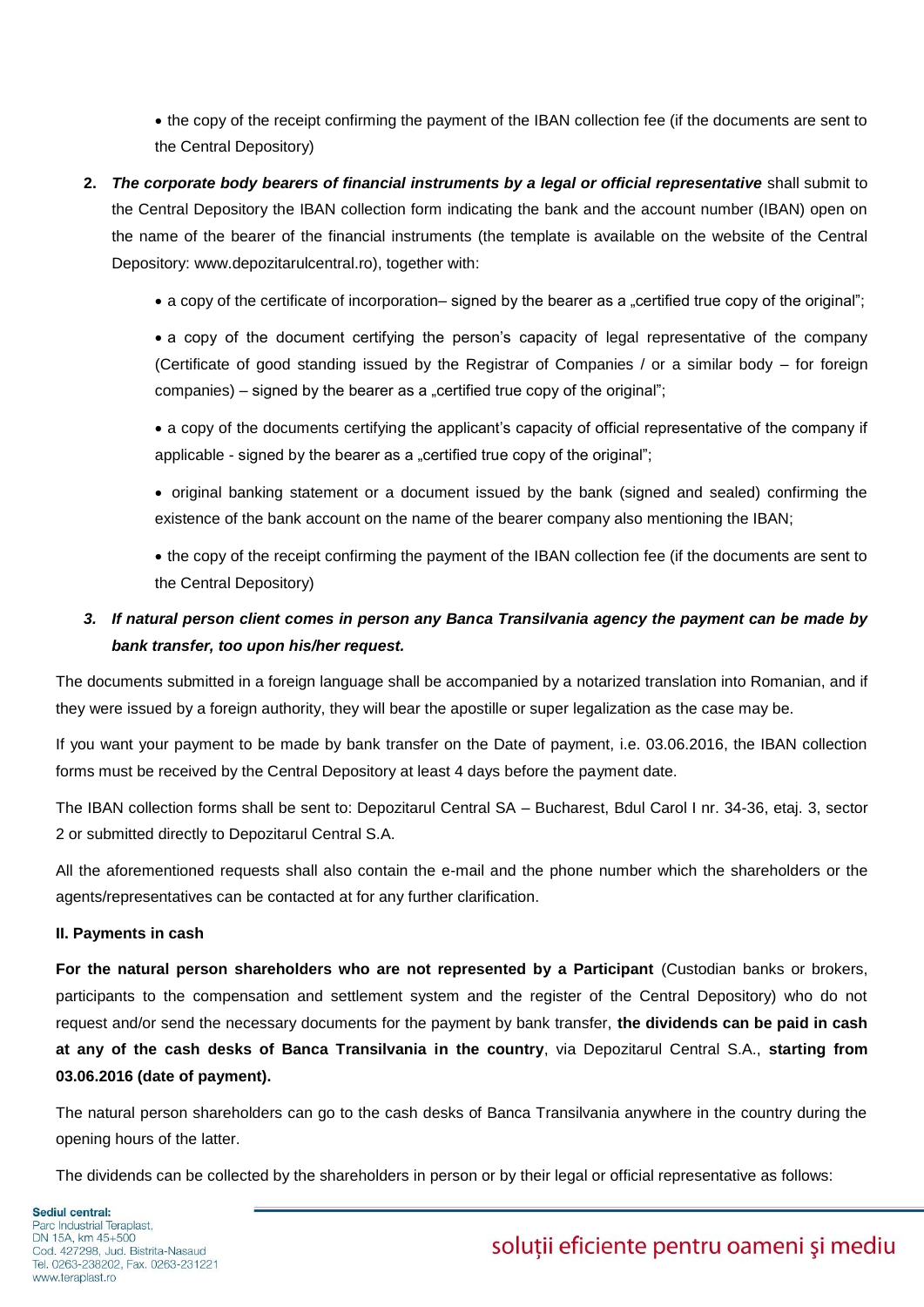**1.** *In the case of Bearers unrepresented by a Participant, who are natural persons referring directly to the cash desks,* the money shall be paid against an ID card recording the NIC No. legibly. The Bearers unrepresented by a Participant shall be identified based on the information found in the relevant NIC No. field.

**2.** *In the case of Bearers unrepresented by a Participant, who are non-resident natural persons referring directly to the cash desks,* the money shall be paid against their passport whose serial number shall match the data in the File.

**3.** *In the case of Bearers unrepresented by a Participant, who are natural persons up to 14 years of age,* the money shall be paid to their legal representative in the matter, namely the underage person's guardian/parent against the following documents: the birth certificate of the Bearer unrepresented by a Participant containing the person's NIC no. + 1 certified true copy of the original document (the photocopy shall be withheld), the deed that ascertains the guardianship if the guardian is not a parent + 1 certified true copy of the original document (the photocopy shall be withheld), and the guardian's/parent's ID card + 1 certified true copy of the original document (the photocopy shall be withheld).

**4.** *In the case of Bearers unrepresented by a Participant, who are conservatee natural persons,* the money shall be paid by the conservator of the person against certain documents: the ID card of the Bearers unrepresented by a Participant containing the person's NIC no + 1 certified true copy of the original document (the photocopy shall be withheld), the deed by which the conservatorship has been set up + certified true copy of the original document (the photocopy shall be withheld) as well as the conservator's ID card + 1 certified true copy of the original document (the photocopy shall be withheld).

**5.** *In the case of Bearers unrepresented by a Participant, who are natural persons not referring to the cash desks in person but rather authorize another person for this purpose***,** the money shall be paid to the proxy of the person against certain documents: a notarized limited power of attorney that would contain the authorization for the collection of the amount issued not more than 3 years before the date of payment except for the cases in which the power of attorney has been granted for a period of time exceeding 3 years and is valid on the date of payment + 1 certified true copy of the original document (the photocopy shall be withheld) and the proxy's ID card + 1 certified true copy of the original document (the photocopy shall be withheld).

The documents submitted in a foreign language shall be accompanied by a notarized translation into Romanian, and if they were issued by a foreign authority, they will bear the apostille or super legalization as the case may be.

## 6. *the payment can also be done by bank transfer upon the request of the natural person client referring to any Banca Transilvania agency.*

**III. By Participants (Custodian banks or Brokers): Natural persons or corporate bodies / other entities who have already opened an account with the Participant (agent participant to the compensation and settlement system and the register of the Central Depository):**

*The bearer of financial instruments, natural persons, corporate bodies or other entities who have shares highlighted in Section 2 of the Register of Shareholders of Teraplast S.A. on the registration date* shall receive net dividends automatically by bank transfer via the Central Depository in the Participants' bank accounts on the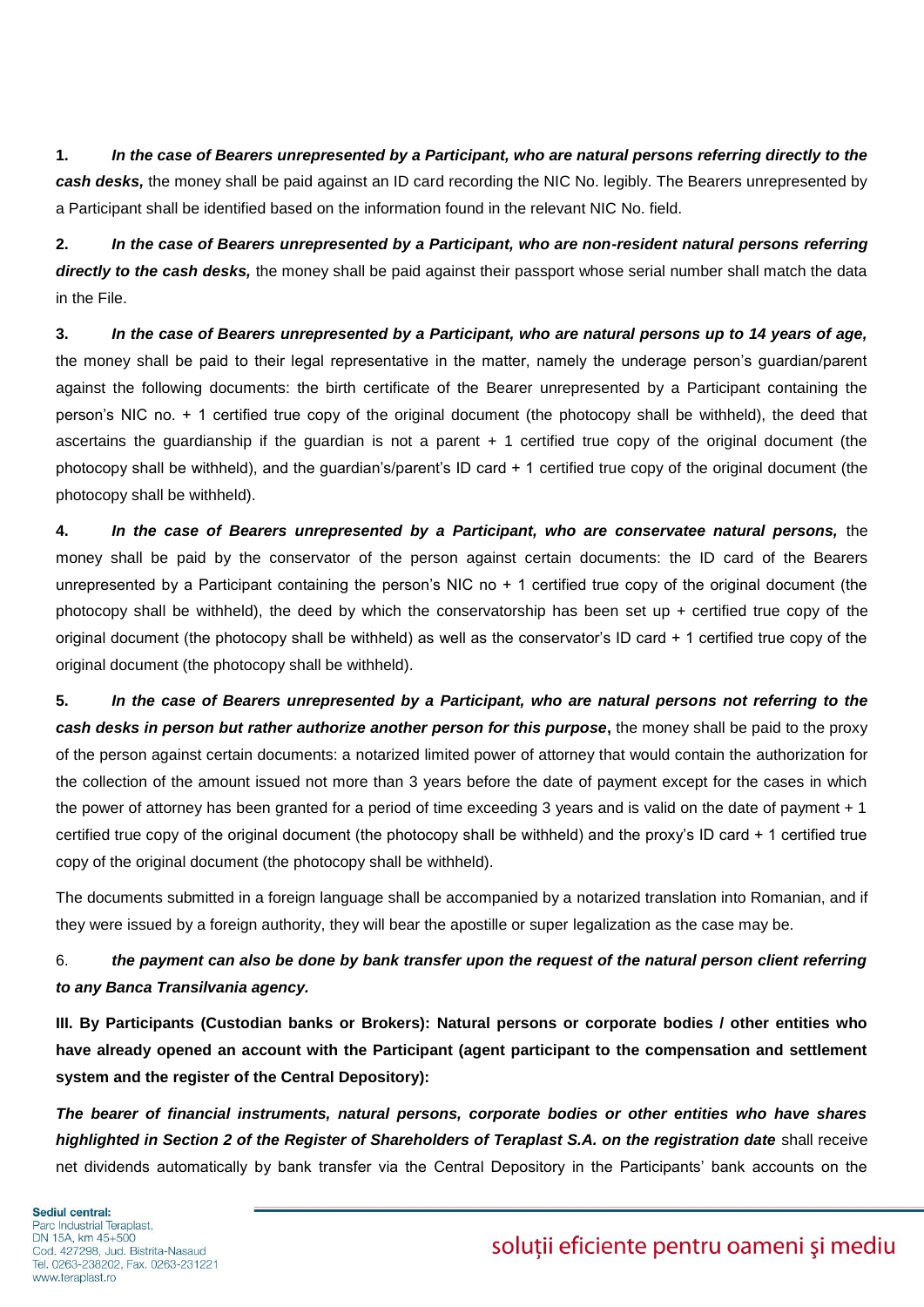payment date 03.06.2016 if the said shareholders did not express and notify their option for deferred payment to the Participant or the Participant did not notify it to the Central Depository in the reporting on the date of registration.

#### **V. Special cases**

- **1.** *In the case of diseased natural person shareholders,* the dividends shall be paid upon the heirs' request by bank transfer or in cash only after the heirs previously requested to Depozitarul Central S.A. and had the share transfer registered to the heirs' name after the transfer of the inheritance, and Teraplast S.A. shall recalculate the dividends due to them.
- **2.** *Co-owned shares.* In the case of co-owned shares the dividends shall be paid according to the following instances:
	- In the case of payments made by bank transfer, the dividends due to the co-owners shall be transferred into the account indicated by all the co-owners in a joint application submitted to Depozitarul Central S.A.
	- In case of payments in cash, the payments shall be made in cash provided all the co-owners appear at the Banca Transilvania agency, in person or by a legal and/or official representative, and submit the documents set forth above related to cash payments.
	- In the case of payments to individuals who have an account with the Participant the dividends due to the co-owners shall be transferred to the Participant whose clients they are.
	- In case the co-owners request both the registration with the Central Depository of the direct ownership transfer of the financial instruments pursuant to the joint possession termination in compliance with the applicable legal status and the direct payment to each co-owner according to the number of instruments on which they acquired exclusive ownership, the Central Depository shall block the payment of dividends, and the payment shall be made to each former co-owner according to this procedure.

**The non-resident natural persons/legal entity shareholders shall submit the documents required for the payment of dividends according to the aspects mentioned above as well as** the certificate of tax residence issued by the competent authority of their country of residence in compliance with Law 571/2003 as updated and the implementing regulations for the enforcement of the a double taxation conventions concerning income and capital tax and the enforcement on the joint fiscal status for the shareholders residing in EU and EFTA member states. If the shareholder does not submit the certificate of tax residence the withheld tax shall be calculated by taxation on the rate applicable to the resident shareholders. The certificate of tax residence for the year in which the payment of dividends is made during the validity thereof, in the original or notarized copy, bearing an apostille / super legalization as the case may be, accompanied by an authorized translation as well as the contact details (e-mail and phone) for any further clarifications on the tax certificates shall be sent to the registered office address of Teraplast S.A. in Teraplast Industrial Park, in the unincorporated area of Bistrita, DN 15A, km 45+500, Bistrita-Nasaud County, to the attention of the Financial Department.

#### Sediul central:

Parc Industrial Teraplast, DN 15A, km 45+500 Cod. 427298, Jud. Bistrita-Nasaud Tel. 0263-238202, Fax. 0263-231221 www.teraplast.ro

# soluții eficiente pentru oameni și mediu